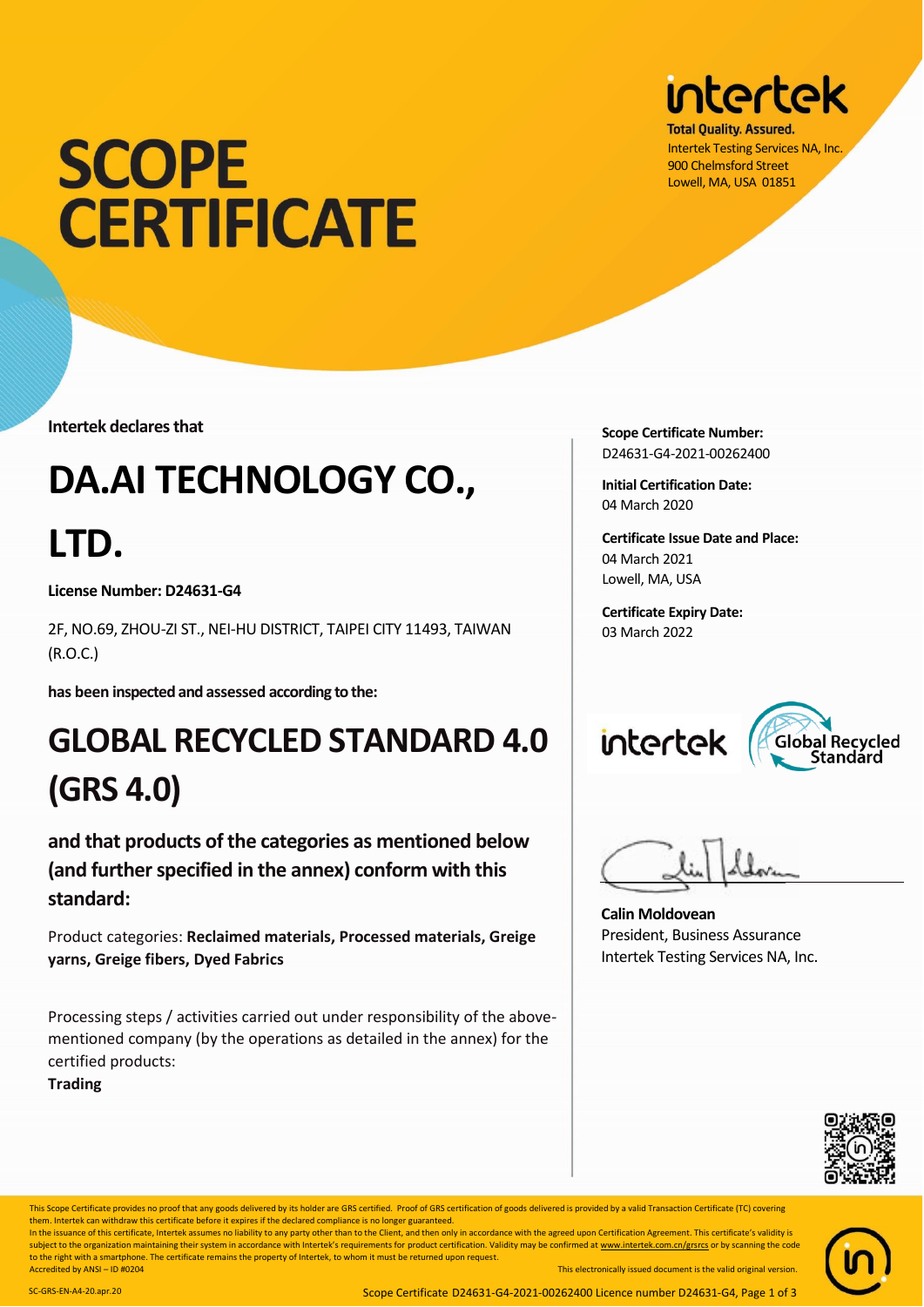# **intertek**

**Total Quality, Assured.** Intertek Testing Services NA, Inc. 900 Chelmsford Street Lowell, MA, USA 01851

# **ANNEX TO SCOPE** CERTIFICATE

Product Annex to certificate no: D24631-G4-2021-00262400

#### **DA.AI TECHNOLOGY CO., LTD. Global Recycled Standard 4.0**

In specific the certificate covers the following products:

| <b>PRODUCT</b><br><b>CATEGORY</b> | <b>PRODUCT DETAILS</b> | <b>MATERIAL COMPOSITION</b>                                      | <b>LABEL</b><br><b>GRADE</b> |
|-----------------------------------|------------------------|------------------------------------------------------------------|------------------------------|
| Reclaimed<br>materials            | <b>Flakes</b>          | 100% Reclaimed post-consumer polyethylene<br>terephthalate (PET) | N/A                          |
| Processed<br>materials            | Chips (pellets)        | 100% Recycled post-consumer polyester                            | N/A                          |
| Greige yarns                      | Filament               | 100% Recycled post-consumer polyester                            | N/A                          |
| Greige fibers                     | Staple fibers          | 100% Recycled post-consumer polyester                            | N/A                          |
| <b>Dyed Fabrics</b>               | <b>Knitted fabrics</b> | 100% Recycled post-consumer polyester                            | N/A                          |
| <b>Dyed Fabrics</b>               | Woven fabrics          | 100% Recycled post-consumer polyester                            | N/A                          |

Lowell, MA, USA, 04 March 2021

Name of the authorized person

**Calin Moldovean** President, Business Assurance Intertek Testing Services NA, Inc.

intertek